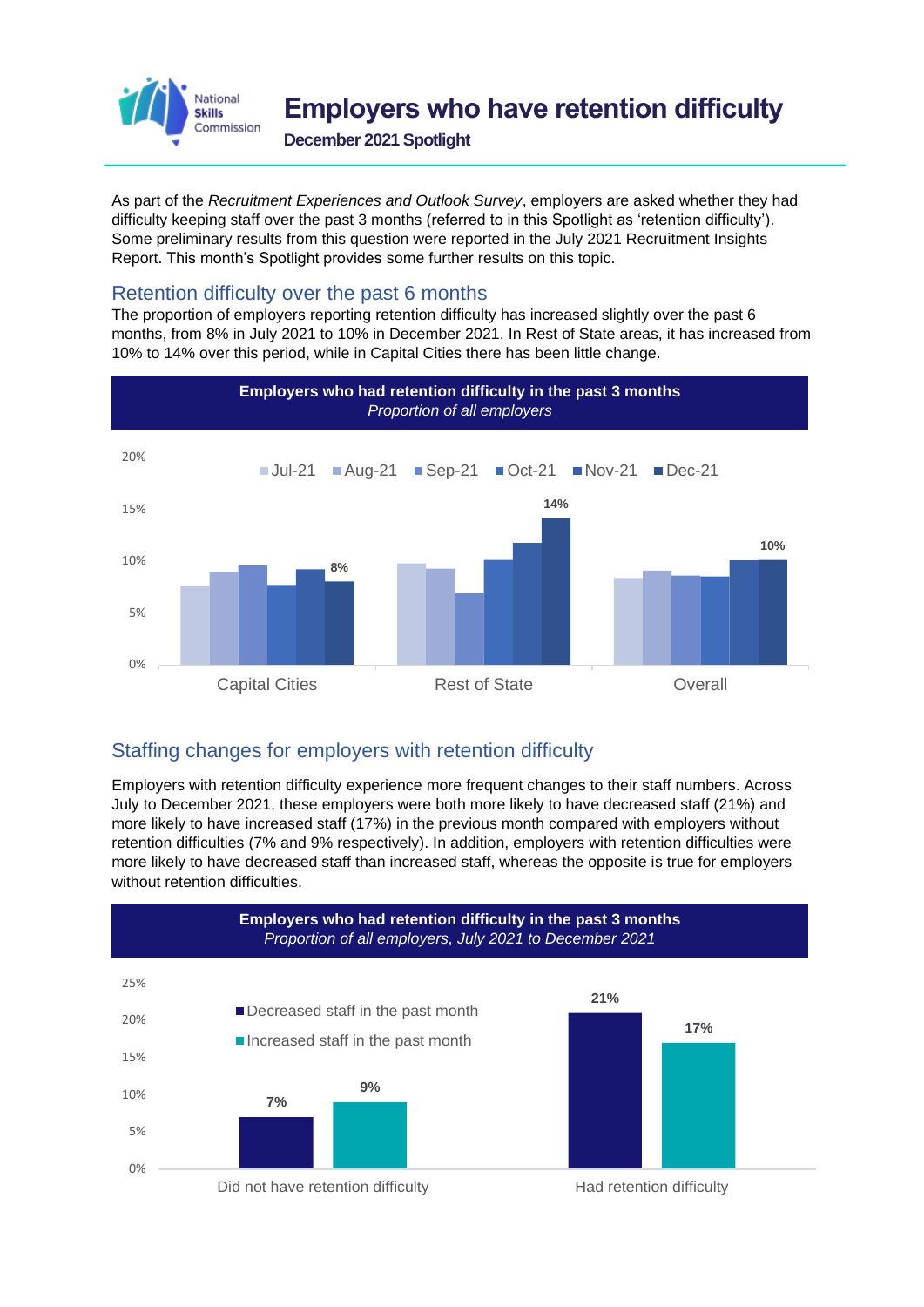## Recruitment experiences of employers with retention difficulties

Employers who had retention difficulty in the past 3 months are far more likely to have attempted to recently recruit (70%) than those without retention issues (40%). Nearly three quarters (73%) of employers who had retention difficulty and recently attempted to recruit said that recruitment was difficult, and around a third (32%) had long-term unfilled vacancies at the time of the survey. These results show that employers who have trouble keeping staff also often have difficulty replacing them.

|                                       | <b>Attempted to</b><br>recruit in the<br>past month<br>(% of all employers) | <b>Recruitment</b><br>was to<br>replace staff<br>(% of recruiting<br>employers) | <b>Had</b><br><b>recruitment</b><br><b>difficulty</b><br>(% of recruiting<br>employers) | Had long-term<br>unfilled<br>vacancies <sup>1</sup><br>(% of recruiting<br>employers) |
|---------------------------------------|-----------------------------------------------------------------------------|---------------------------------------------------------------------------------|-----------------------------------------------------------------------------------------|---------------------------------------------------------------------------------------|
| Had retention difficulty <sup>2</sup> | 70%                                                                         | 85%                                                                             | 73%                                                                                     | 32%                                                                                   |
| Did not have retention<br>difficulty  | 40%                                                                         | 65%                                                                             | 52%                                                                                     | 21%                                                                                   |

#### Table 1: Recruitment experiences and retention difficulty (July 2021 to December 2021)

### Accommodation and Food Services is still most affected by retention issues

The Accommodation and Food Services industry has by far been the most affected by retention difficulties, reported by over a fifth of employers in both Capital Cities and Rest of State areas. In Health Care and Social Assistance, the incidence of retention difficulty differed notably by region type; 16% of employers reported having retention difficulty in Rest of State areas, compared with only 9% in Capital Cities. The differences in retention difficulty across region types was generally small for most other industries.





<sup>1</sup> Refers to employers who had unfilled vacancies, that had been unfilled for more than 1 month, at the time of the survey.

<sup>&</sup>lt;sup>2</sup> Retention difficulty in the past 3 months.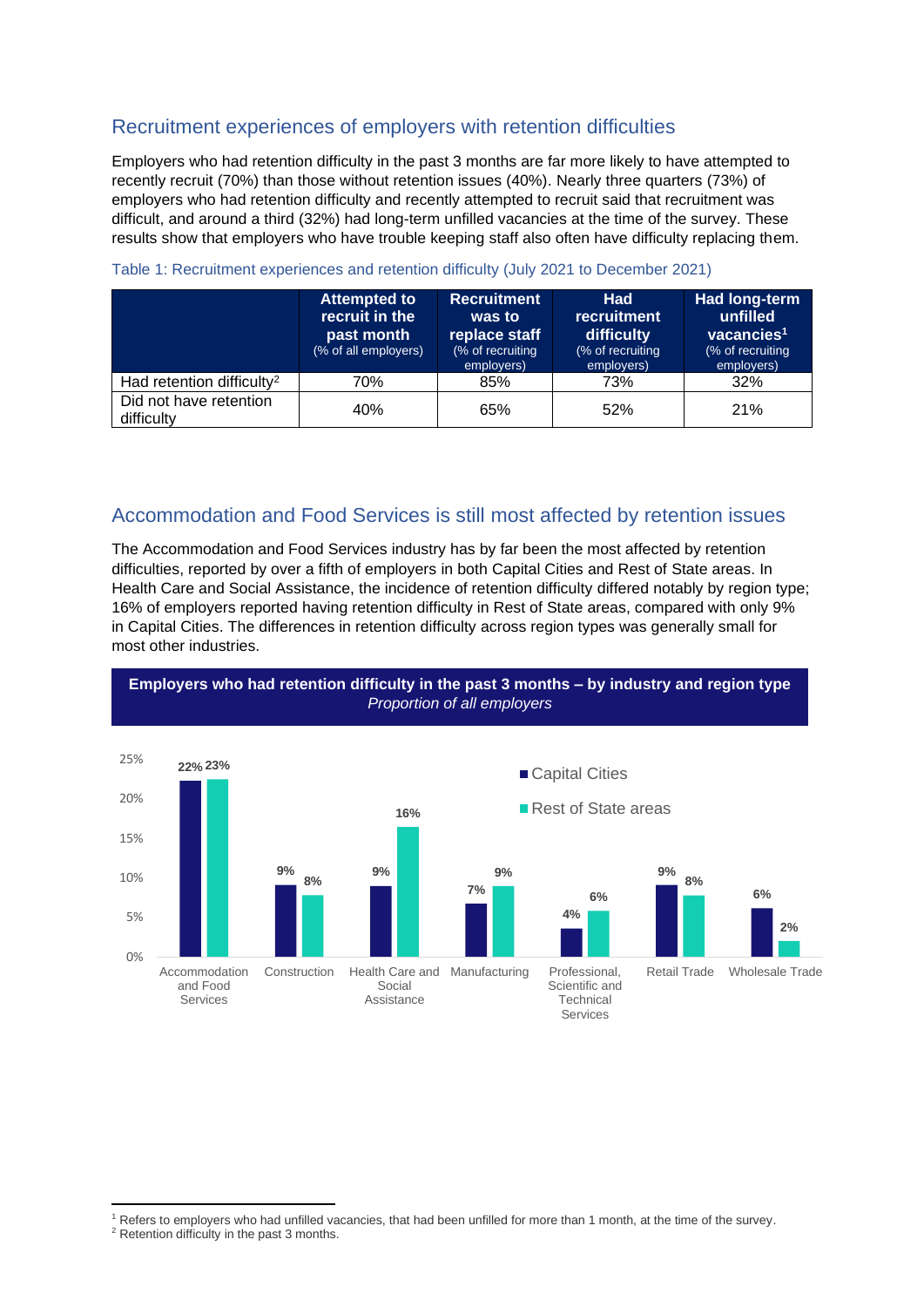The chart below shows retention difficulty by selected industry sub-sectors<sup>3</sup>. From July to December 2021, Pubs, Taverns and Bars most commonly reported having retention difficulty in the previous 3 months (31%) followed by Residential Care Services (29%), Cafes, Restaurants and Takeaway Food Services (21%) and Accommodation (18%).



## Have the reasons for retention difficulty changed?

The reasons for employers' retention difficulty have changed somewhat over the past 6 months. 'Competition from other jobs' was the most common reason for employers' retention difficulty across both quarters. The main shift that occurred over the quarter is that 'Nature of the work/industry' decreased from 28% to 19% over the quarter, while employers reporting 'Other' reasons increased from 19% to 28%. 'Other' includes a variety of COVID-19 related reasons, including stress and low morale due to COVID-19, and vaccine requirements. The increase in this category may reflect the easing of restrictions and ending of lockdowns that occurred in October 2021.



<sup>3</sup> In this report industry sub-sectors refer to the 3-digit industry groups defined by the ABS' ANZSIC classification. Industry subsectors presented in the chart were selected based on sample size.